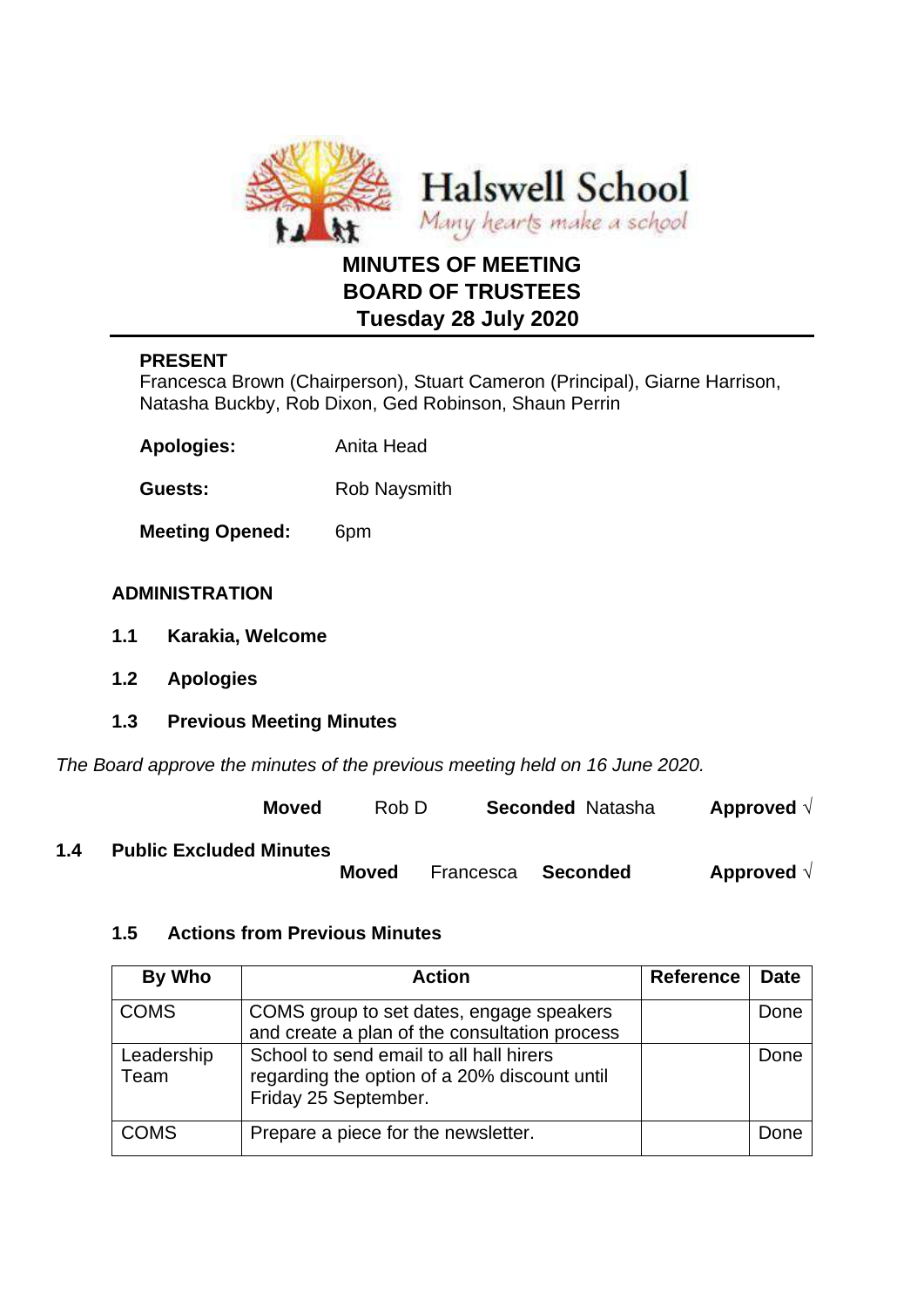| <b>Stuart</b> | Stuart in touch with CORE education             | Done |
|---------------|-------------------------------------------------|------|
|               | I regarding the strategic planning consultation |      |
|               | process                                         |      |

## **1.6 Correspondence**

To be discussed under H&S (road crossing)

## **2.1 Principals Report**

The Principals Report is accepted.

**Moved** Stuart **Seconded** Shaun **Approved** √

## **2.2. Communications**

Natasha gave an overview of the important actions to date with the community consultation plan for the Strategic Plan. The subcommittee has sought involvement from Craig Pauling to assist; have met with CORE Education to develop a plan for questions, workshops and improved community involvement. The Board is welcome to attend any focus groups.

The Communication report was accepted.

**Moved** Natasha **Seconded** Giarne **Approved** √

# **2.3 Finance Report**

The Board received the finance report. The Board supported ensuring we keep hold of Teacher Aide assistance in the classroom in terms of 2021 budgeting; there was agreement to hold Property Projects (particularly given the SIP funding in 2020) and look at fundraising before cutting Support Staff hours.

The Board approved the revised 2020 Budget

**Moved** Natasha **Seconded** Francesca **Approved** √

# **2.5 Health & Safety**

Road Crossing

- Correspondence from P. Wilson (emil 22 June) re an incident on road patrol, similar incident happened the next day.
- The Board thoroughly discussed the safety issues surrounding the crossing, but also parking and surrounding streets.
- Record numbers of those turning right, only infrequent days where there is NOT someone turning right. Mostly trades and trucks turning right. Averages 9 per road crossing session
- Stuart covered the background.
- The Board agreed we need to request to review the changes with the representatives from NZTA, CCC and Councillors etc. Would be a good idea to ensure safety engineers from both NZTA and CCC work together.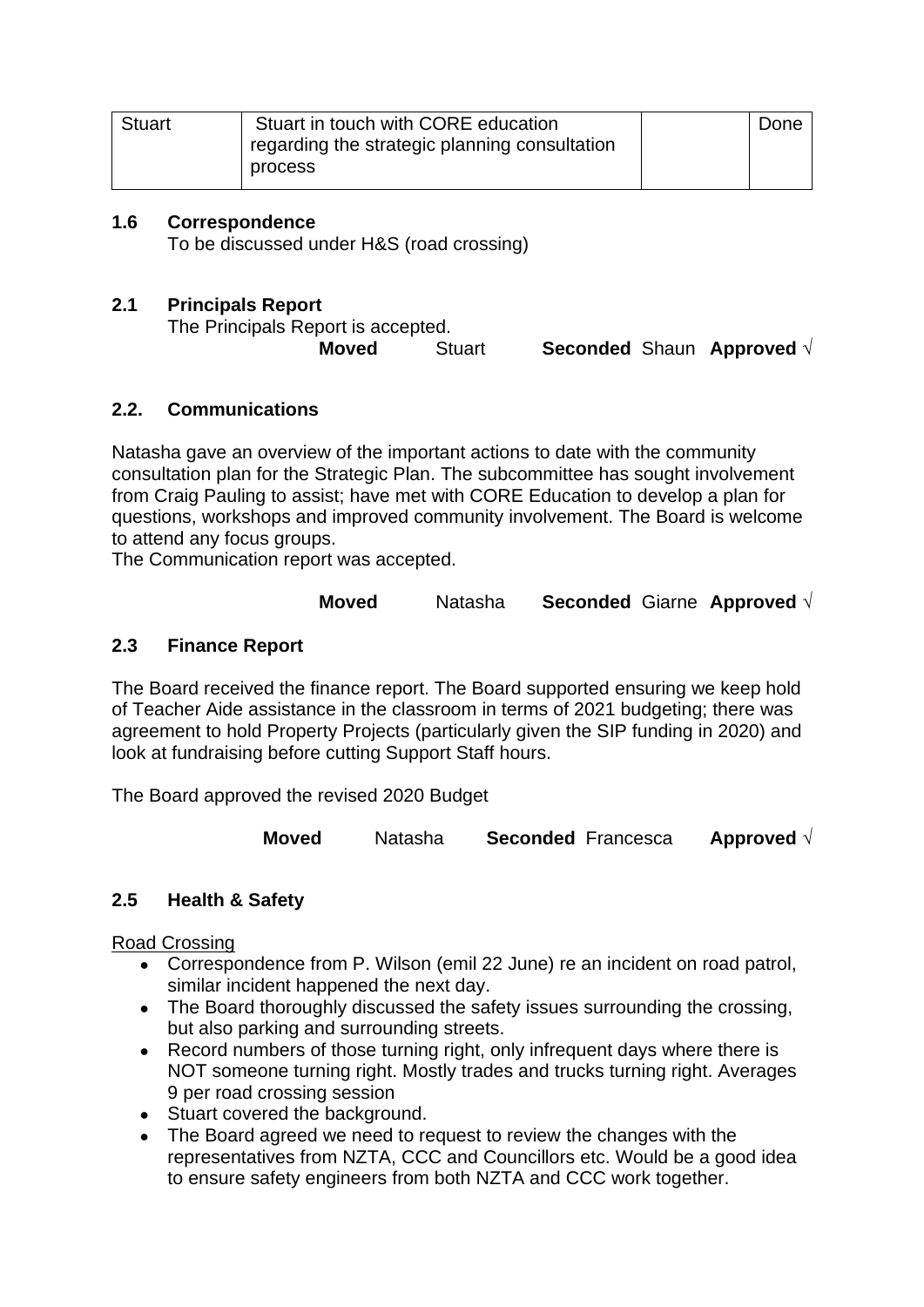- **ACTION POINT – Francesca - Write to group for a review meeting from Board**
- That the Board approve the RAMS for the year 7&8 ski trip **Moved** Giarne **Seconded** Francesca **Approved** √
- That the H&S subcommittee be delegated authority to review SchoolDocs changes and minute them. The subcommittee will bring significant changes back to the Board where required. **Moved** Giarne **Seconded** Francesca **Approved** √

# **2.6 Property**

Zoning review is coming up. School buildings are full and subdivisions continue to progress rapidly. Francesca and Stuart have an upcoming meeting with CCC planning staff to get an idea of roading, timing and number of residential buildings.

## **ACTION POINT: Francesca and Stuart to meet with CCC and to update the board on findings**

A task group will be put together to work on the astro-turf, ask for school community involvement and look to involve interested sport organisations with a view to viability of astro turf co-funding for a greater area. Ged, Rob D and Rob N to start the group. Timeline is short to get project out for quotes ASAP and schedule work over summer holidays.

## **ACTION POINT – Stuart to put a request in newsletter for interested community members.**

# **2.7 School Docs**

## **ACTION POINT – Board members to review Learning Support, Appointment Procedure and Child Protection policies.**

## **Public excluded**

That the Board move into public excluded meeting in order to discuss a staffing issue.

**Moved** Francesca **Approved** √

Meeting closed 7pm.

**Confirmed , Board Chair, on 18 August 2020**